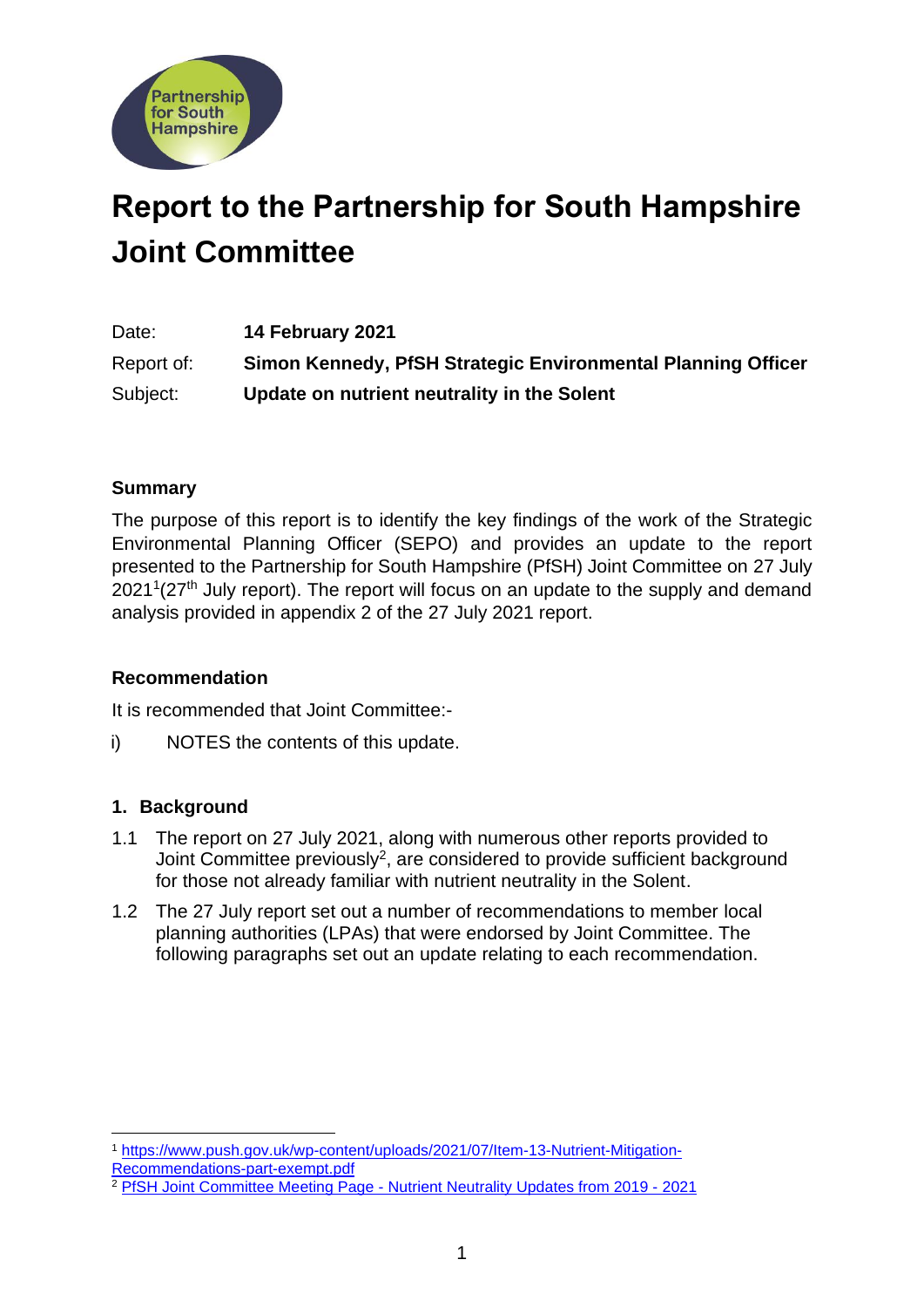Recommendation-

*'Local planning authorities consider the purchase of nitrogen mitigation credits from mitigation suppliers specifically to meet the needs of minor development based on an individual authority's assessment of need.'*

After careful consideration, including assessment of potential uptake by developers, the majority of LPAs have chosen to rely on provision of credits directly to developers from mitigation providers rather than invest public money on the direct purchase of credits.

## Recommendation –

*'Local planning authorities that wish to purchase credits are recommended to do so on a combined catchment basis to ensure best market value is achieved.'*

As there were insufficient LPAs in a position to purchase credits, this recommendation was not taken forward. However, it should be noted that LPAs such as Havant Borough Council, Eastleigh Borough Council and Test Valley District Council have all directly intervened to financially support, or directly deliver, mitigation schemes.

## Recommendation –

*'Local planning authorities use a standard suite of template legal agreements to reduce the legal costs to developers and to make the determination of application process more efficient.'*

This recommendation has been carried forward by all but one of the impacted LPAs with the outstanding LPA likely to adopt a similar approach in early 2022.

By entering into overarching legal agreements with mitigation providers and other LPAs, permitting LPAs are able to ensure that there is an appropriate framework for management and maintenance that is enforceable by the permitting authority, even where the mitigation is not in their administrative area. This system has also helped to greatly reduce the time and cost associated with permitting schemes using strategic offsite mitigation. The benefit of this approach can be seen through the use of strategic schemes, to support sustainable development, as shown in the next section of this report.

## **2. Availability of Credits**

2.1 There is now a sufficient supply of 'strategic' nutrient neutrality mitigation options to aid the delivery of growth in the Solent region. There are currently ten strategic mitigation sites listed on the PfSH website<sup>3</sup> to guide developers to potential mitigation schemes. Additionally, two further schemes are available to satisfy the strategic need for mitigation which are not yet listed on the PfSH website (Warblington Farm and Heaton Farms).

<sup>3</sup> <https://www.push.gov.uk/work/mitigation-schemes-available-to-developers/>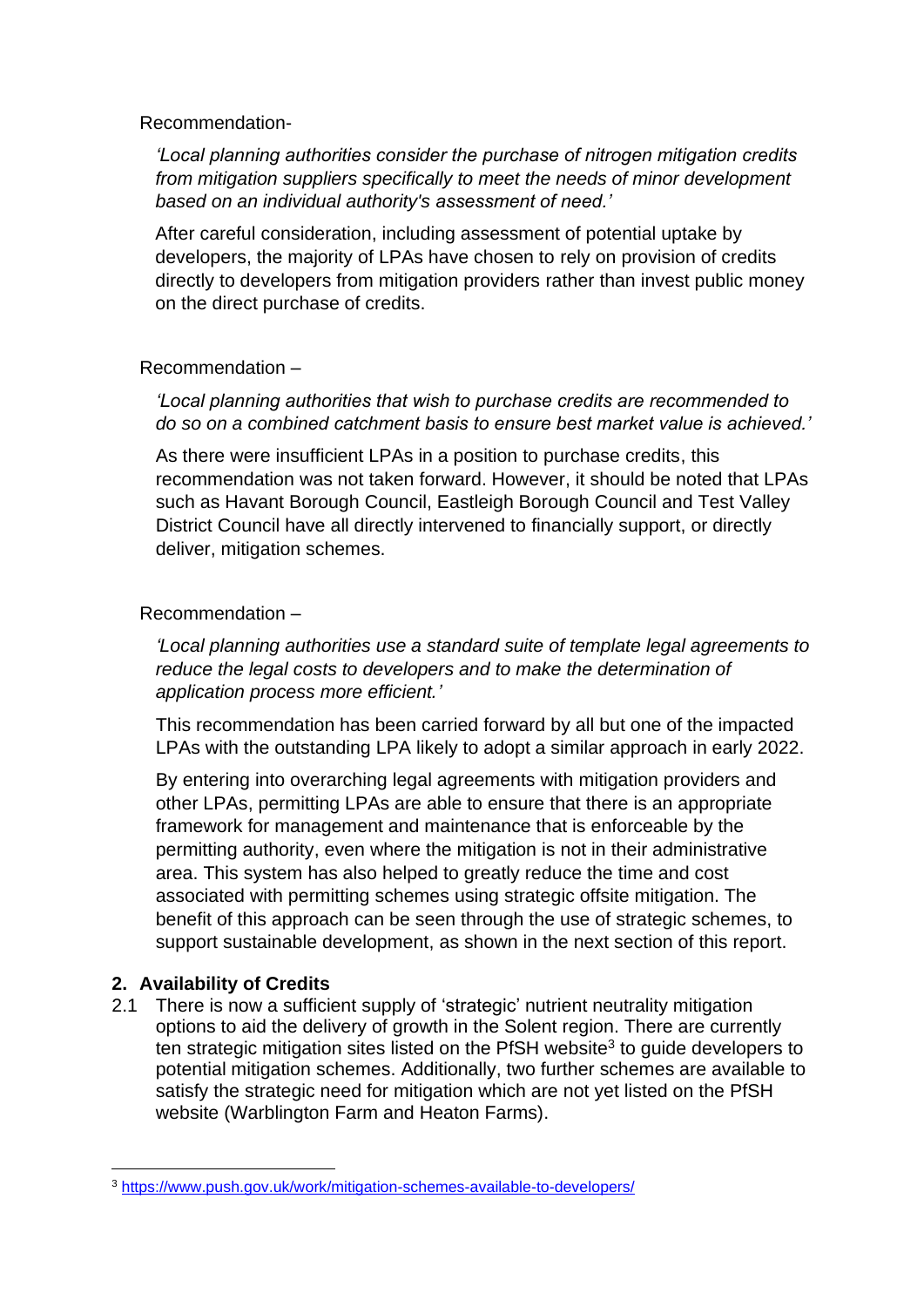- 2.2 A December 2021 review of nutrient neutrality credits sold, from strategic mitigation providers, has shown that credits are now available in all catchments of the sub-region. The review has also shown that, supported by an effective legal framework, mitigation sites are actively selling credits to support planning applications and that this is allowing sustainable development to take place. This review undertakes an in-depth analysis of supply and demand in the Test and Itchen and East Hants catchments as this represents the large majority of planned growth for PfSH members.
- 2.3 Figure 1 shows the available strategic mitigation schemes, including the Warblington Farm and Heaton Farm schemes, the total credits available from the scheme and the total credits remaining from the scheme.
- 2.4 Key facts and limitations relating to the data shown in Figure 1:
- 4,270 credits have been sold to support planning applications.
- Approximately 2872 dwellings unlocked through strategic mitigation<sup>4</sup>.
- The value of credits sold is in excess of £11m<sup>5</sup>.
- This does not account for on-site, mitigation solutions.
- Nor does it account for developer led small scale off-site mitigation

<sup>4</sup> Based on 0.8 credits per dwelling for credits sold in the East Hampshire Catchment and 2 credits per dwelling for the Test and Itchen Catchment

<sup>5</sup> Based on an average value of all credits sold of £2750 per Kg/TN/Yr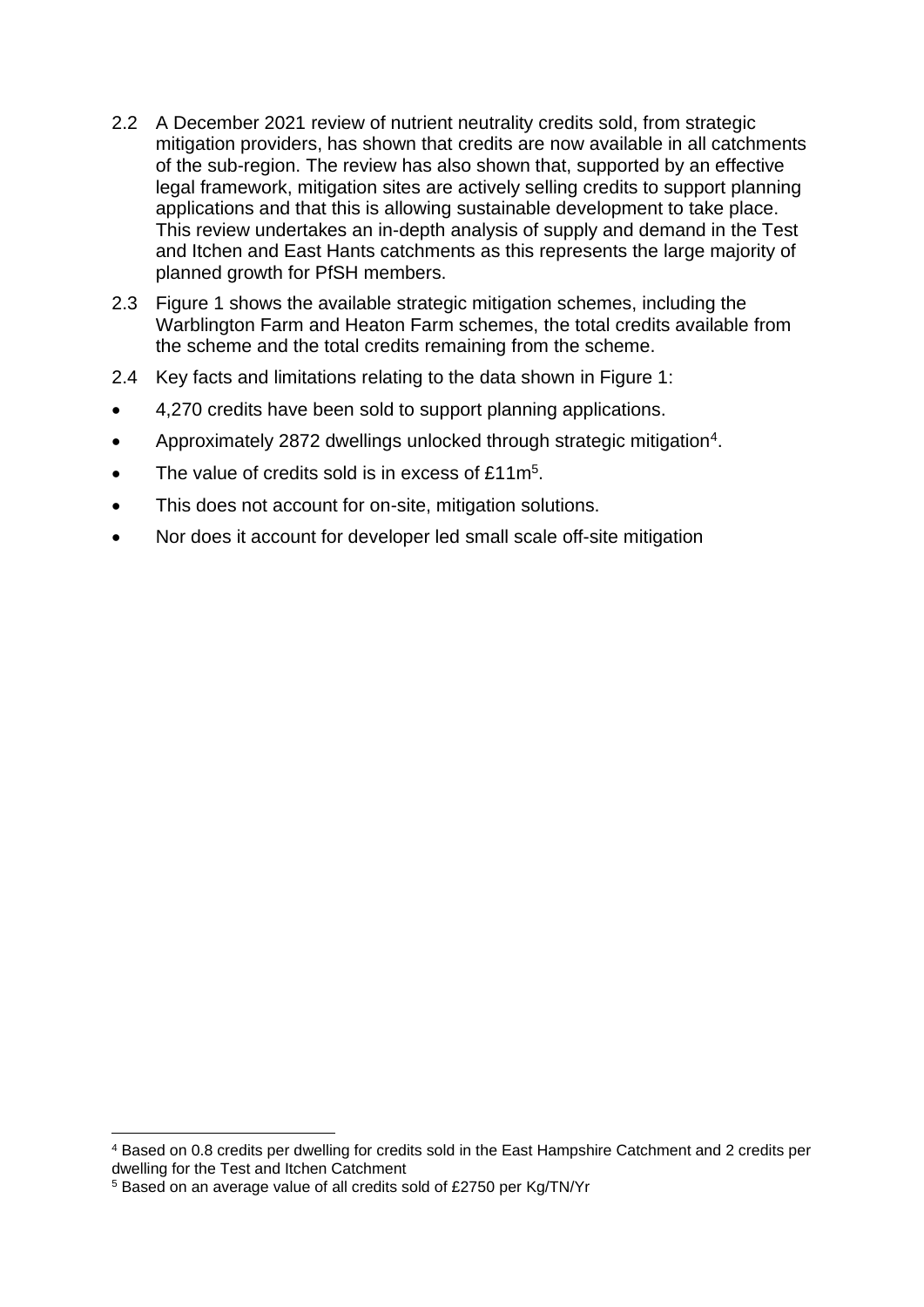

*Figure 1 - Strategic Mitigation Supply*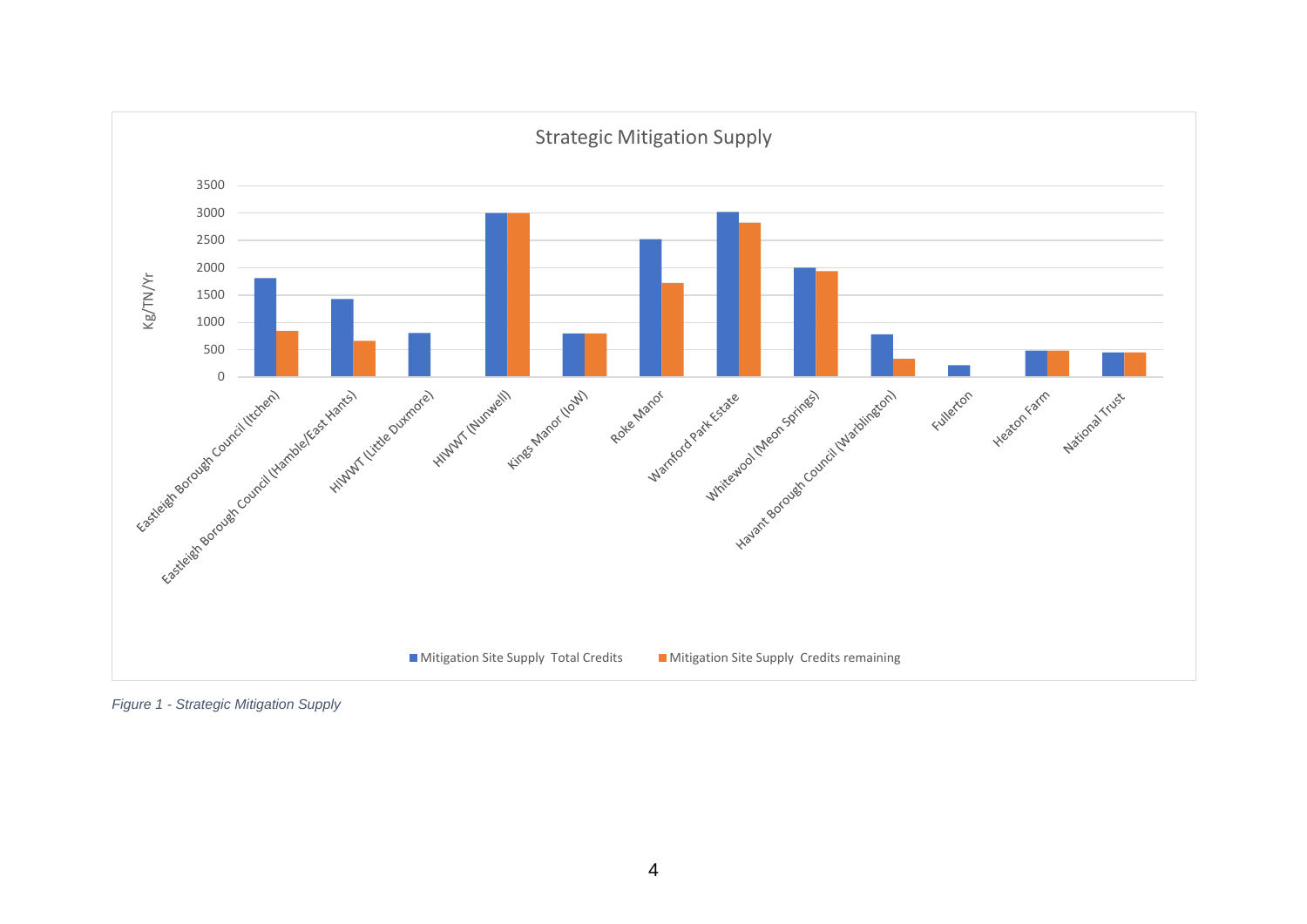# **3. Supply and demand**

- 3.1 In the Solent sub-region we are now in a position where sustainable growth can continue with the support of private land owners, institutional landowners and local authorities all contributing to the supply of suitable nutrient mitigation land. However, both the concept of nutrient neutrality, in the context of residential development, and the Solent's emerging mitigation market are still in the relatively early stages of development. As such the situation must be monitored closely in order to ensure that the mitigation market is sustainable, so that growth can continue across the sub-region. PfSH has recently extended the role of the SEPO until up to December 2023 and part of the ongoing role of the SEPO will be to produce six-monthly updates to the supply and demand analysis in order to confirm the sustainability of the current approach.
- 3.2 The supply and demand position for the East Hants and Test and Itchen catchments are shown under the relevant subheadings below. However, the following limitations to the data and interpretations must be considered.
- These data have been collected mid-financial year, with LPA housing trajectories using a financial year reporting period. As such, the housing supply trajectory data for the 2021/22 reporting period has been reduced by 75% to account for the time remaining in this accounting period.
- These data do not account for the supply of on-site solutions or off-site solutions that are not strategic and available to multiple developments, this may result in significant over-estimation of the demand figures.
- Development in some LPAs can be served by different waste water treatments works with differing permit levels, in these instances an average credit per dwelling figure is used to represent the available waste water treatment works that may serve the development.
- 3.3 The limitations to the data shown in paragraph 5.2 may, in part, be overcome in the forthcoming summer 2022 supply and demand update. The limitation of the current data may result in demand being double counted in instances where large developments may be meeting their mitigation needs on-site. The summer 2022 supply and demand update will be able to use total new dwelling permission figures collated at financial year end by Hampshire County Council. This will allow the data to be synchronised with housing trajectory reporting whilst providing a much greater indication of the number of dwellings permitted outside of strategic schemes, such as through on-site provision.

## East Hampshire Supply and Demand Position

- 3.4 The current supply and demand position for the East Hampshire catchment is shown in figure 2. Key facts and limitations relating to the data in figure 2 are:
- Supply shown excludes 2,287 credits already sold to permitted schemes, permitted schemes account for development of approximately 1,830 homes.
- A figure of 0.8 Kg/TN/Yr per dwelling was used to calculate demand.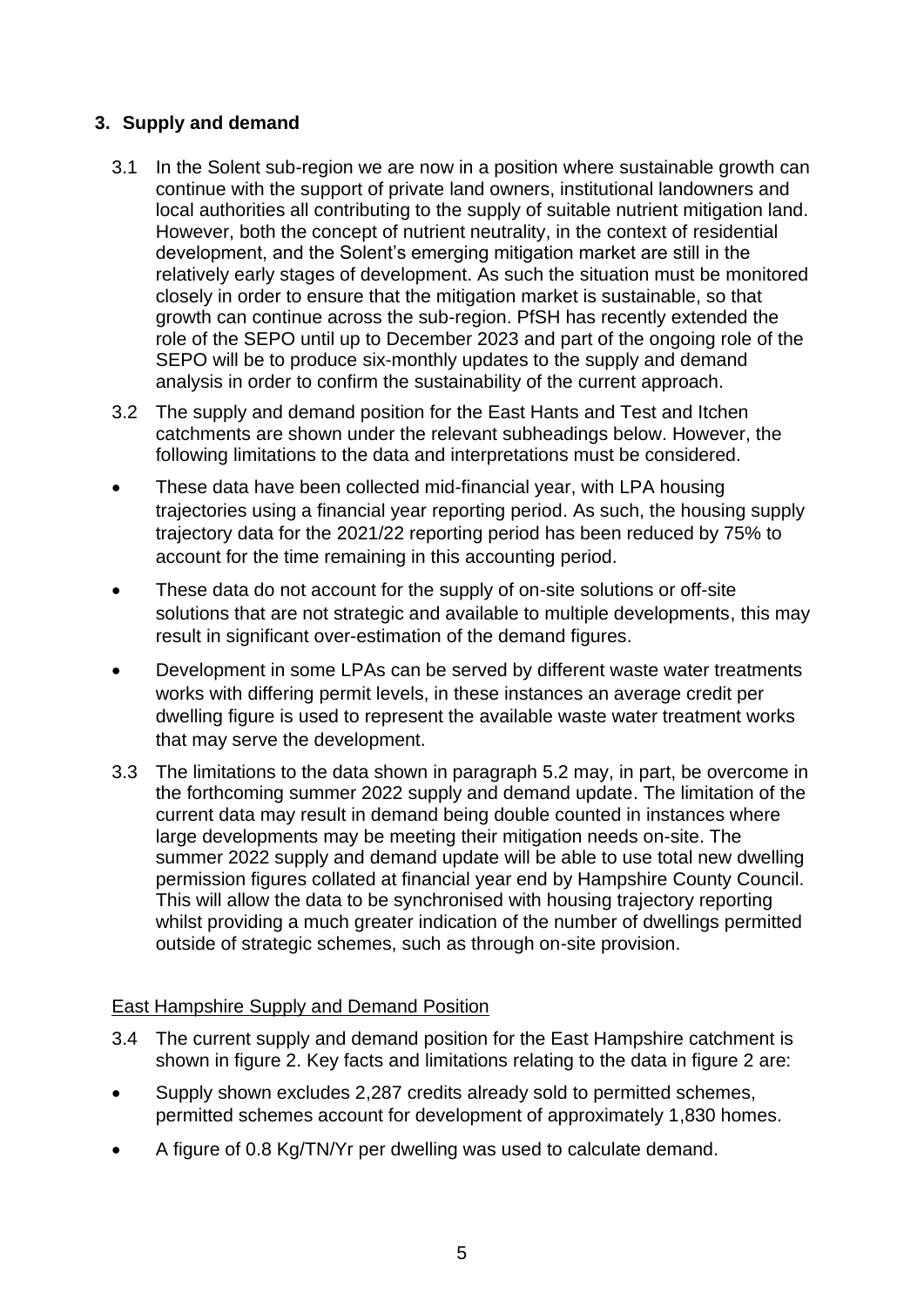- No account has been made for sites that may be able to utilise on-site mitigation and as such the actual demand figure may be lower than shown
- A small proportion of development in Havant is likely to drain to WWTWs in Chichester. There is sufficient mitigation in the Chichester catchment to satisfy the demand in Havant.
- 3.5 Development in the East Hampshire catchment is predominantly served by Budds Farm and Peel Common WWTWs. Both treatment works employ the best available technology available within the sub-region for the removal of total nitrogen. As such, it is considered unlikely that more effective technology will be employed for nitrogen removal in waste-water treatments works in the East Hampshire catchment, and no sensitivity testing has been completed in this regard.
- 3.6 There has been a number of privately led mitigation schemes developed within the East Hampshire catchment. Given the available schemes coming forward within the last two years, an assessment has been made of the ongoing supply and demand position on the basis that mitigation continues to come forward at the same rate. The effect of this projected supply against demand is shown in figure 3. The following basic formular was used to project future delivery:

Total new supply of credits for  $20/21$  and  $21/22 = 11,346$ 

11,346 / 2 = an average of 5,673 Kg/TN/Yr of new supply per year

The limitations of assessing assumed future delivery of mitigation schemes, based on currently available data, is recognised. However, based on the emerging market it is considered that figure 3 provides a realistic view of future supply and demand, whilst making clear the need to support further mitigation schemes to continue to come forward.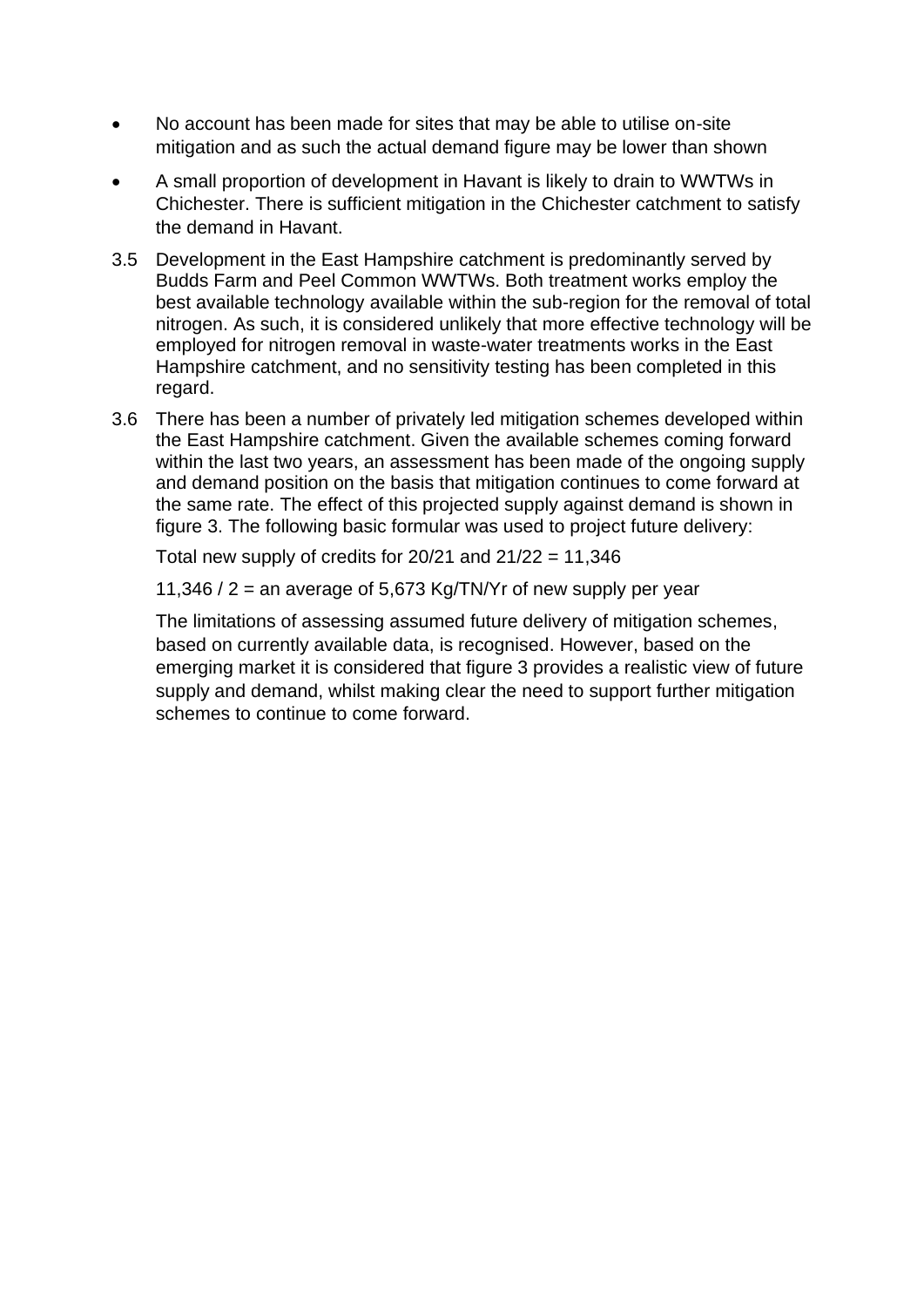

*Figure 2 - East Hants Supply and Demand - Current Position - Note: Demand calculated at 0.8 Kg/TN/Yr per dwelling*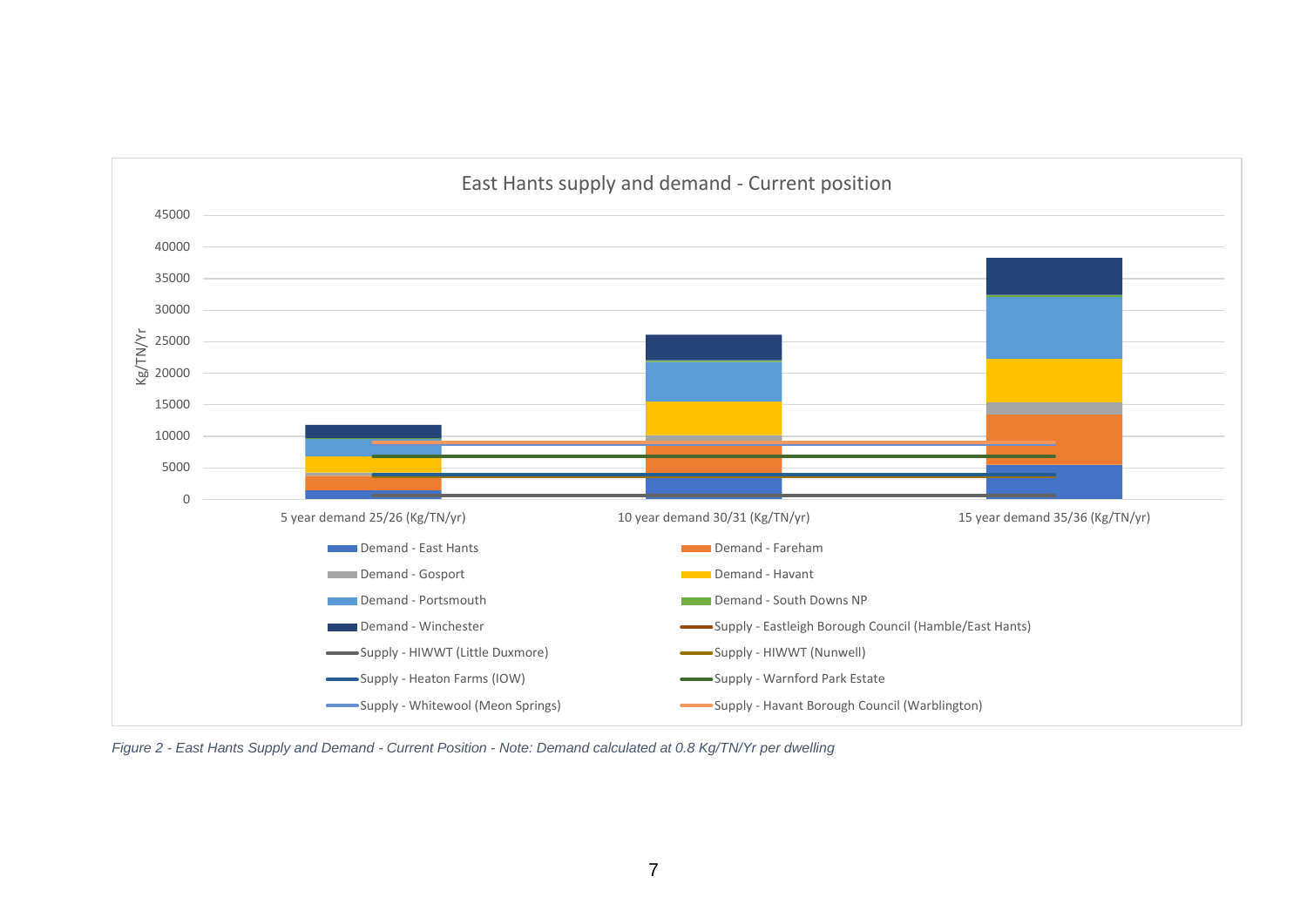

*Figure 3 - East Hants catchment supply and demand - Projected supply*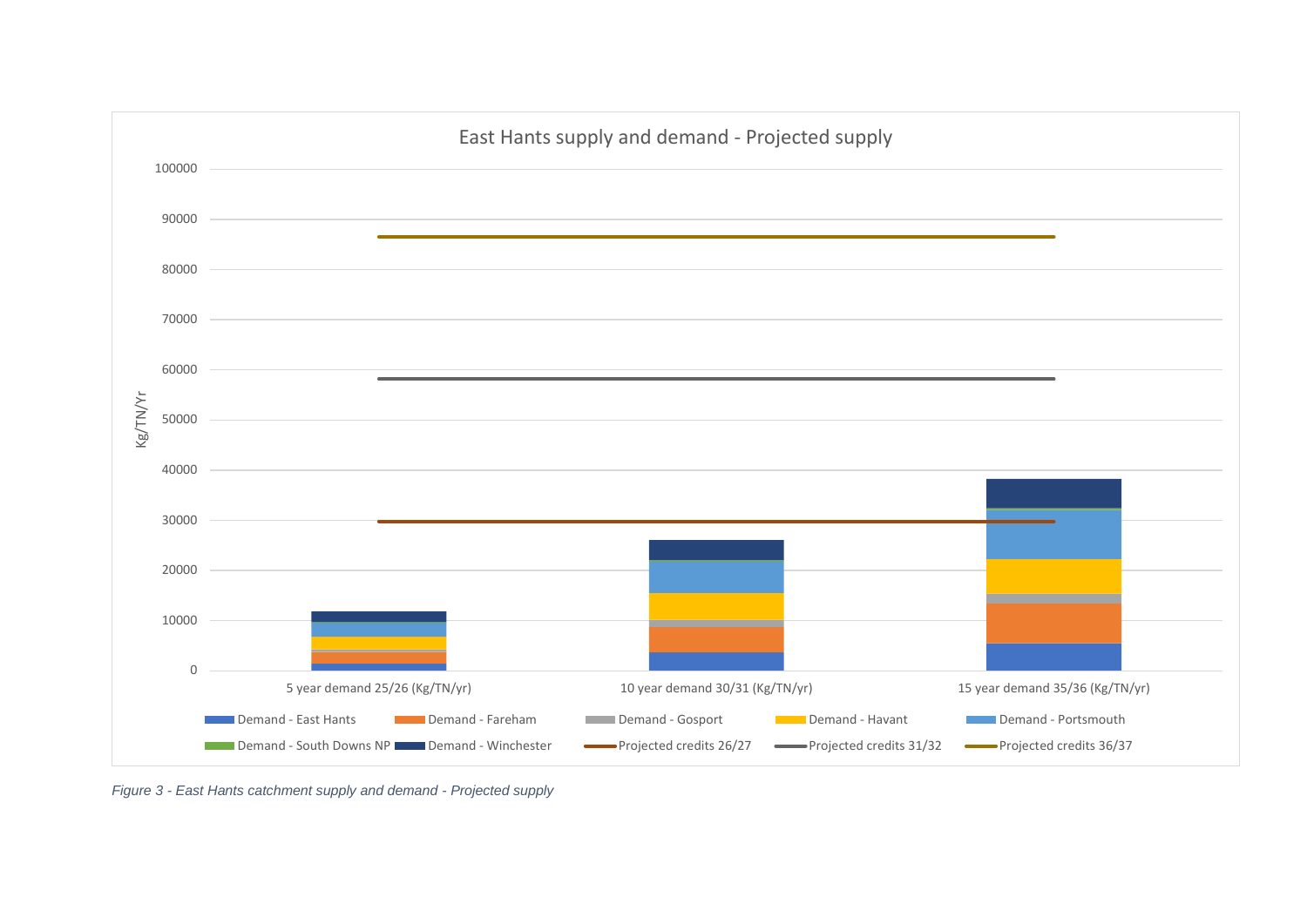#### East Hampshire Catchment Summary

3.7 The East Hampshire catchment has a current supply of strategic mitigation for approximately 11,323 dwellings. There are a number of emerging mitigation schemes at varying stages of development within the catchment, based on these currently emerging schemes it is considered very likely that sufficient schemes will come forward to meet the supply of nutrient mitigation in the short medium and long term as shown in figure 3. Further reviews of supply and demand will be required to ensure that supply continues to outstrip demand.

#### Test and Itchen Supply and Demand Position

- 3.8 The current supply and demand position for the Test and Itchen catchment is shown in figure 4. Key facts and limitations relating to the data in figure 4 are:
	- Supply figures shown excludes 2084 credits already sold to development schemes. These schemes account for development of approximately 1,042 homes.
	- No account has been made for sites that may be able to utilise on-site mitigation $6$  and as such the actual demand figure may be lower than shown
	- Calculating the demand for nutrient mitigation in the Test and Itchen catchment is particularly complex due to the large number of wastewater treatment works with differing total nitrogen permit limits. Permit limits for waste-water treatment works in the Test and Itchen could result in between 0.8 Kg/TN/Yr and 2.9 Kg/TN/Yr of mitigation required per dwelling, dependent on which waste-water treatment works the development drains to. Table 1 shows the assumptions made with regard to amount of mitigation required per dwelling in each local planning authority area, based in most cases on an average of permit levels within WwTWs serving the Local Authority area.

| <b>Local Authority</b>       | <b>Notes</b>                                            |
|------------------------------|---------------------------------------------------------|
| <b>Basingstoke and Deane</b> | 1.2 Kg per dwelling average                             |
| East Hants                   | 0.8 Kg per dwelling average                             |
| Eastleigh                    | 1.2 Kg per dwelling average                             |
| <b>New Forest District</b>   | Full assessment made regarding likely permit limits for |
|                              | planned development                                     |
| New Forest NP                | 2kg per dwelling average                                |
| Southampton                  | 1.5kg per dwelling average                              |
| <b>Test Valley</b>           | 2.4kg per dwelling average                              |
| Winchester                   | 1.2kg per dwelling average                              |

|  | Table 1 - Mitigation multiplier assumptions |
|--|---------------------------------------------|

<sup>6</sup> With the exception of the allocated development at Fawley which has a proposed mitigation solution, the associated dwellings are not included in the demand for New Forest District Council.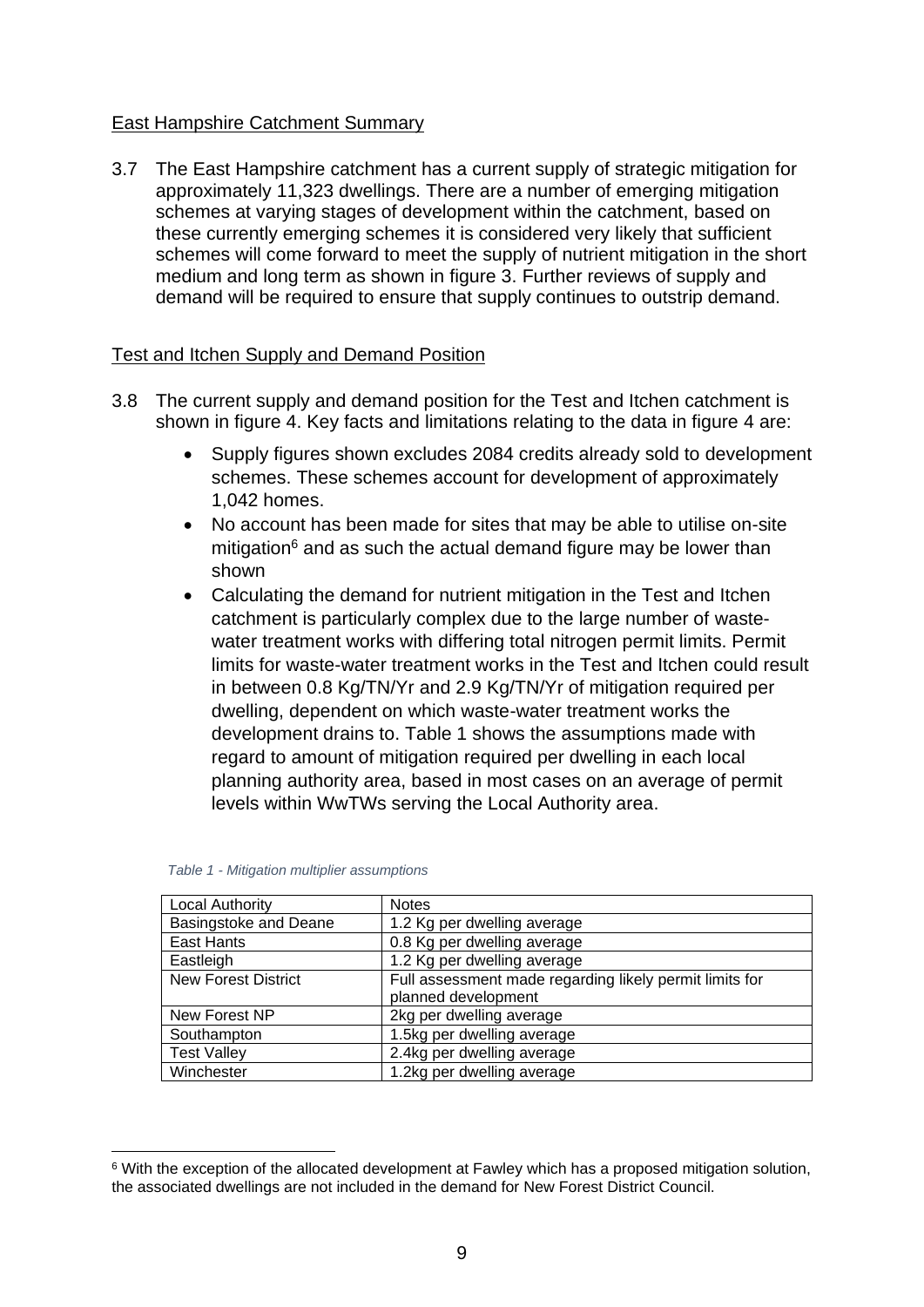- 3.9 Calculating the demand for nutrient mitigation in the Test and Itchen catchment is particularly complex due to the large number of waste water treatment works with differing total nitrogen permit limits. Permit limits for waste water treatment works in the Test and Itchen could result in between 0.8 Kg/TN/Yr and 2.9 Kg/TN/Yr of mitigation required per dwelling, dependent on which waste water treatment works the development drains to. To play their part in restoring the areas protected habitats to favourable condition, it is anticipated that Southern Water will seek to improve the technology in waste-water treatment works in their next funding round. As such an assessment has been made of the impact should all development in the Test and Itchen catchment require 0.8 Kg/Tn/Yr as mitigation. 0.8 Kg/TN/Yr was used as this is currently the best technology employed in waste water treatment works in the impacted area. Figure 5 shows the results of this assessment.
- 3.10 There has been a number of privately led mitigation schemes developed within the Test and Itchen catchment, with all available schemes coming forward within the last two years an assessment has been made of the ongoing supply and demand position on the basis that mitigation continues to come forward at the same rate. The effect of this projected supply against demand is shown in figure 6. The following basic formula was used to project future delivery:

Total new supply of credits for  $20/21$  and  $21/22 = 6,138$ 

 $6,138 / 2$  = an average of 3,069 Kg/TN/Yr of new supply per year

The limitations of assessing assumed future delivery of mitigation schemes, based on currently available data, is recognised. However, based on the emerging market it is considered that figure 6 provides a realistic view of future supply and demand, whilst making clear the need to support further mitigation schemes to continue to come forward.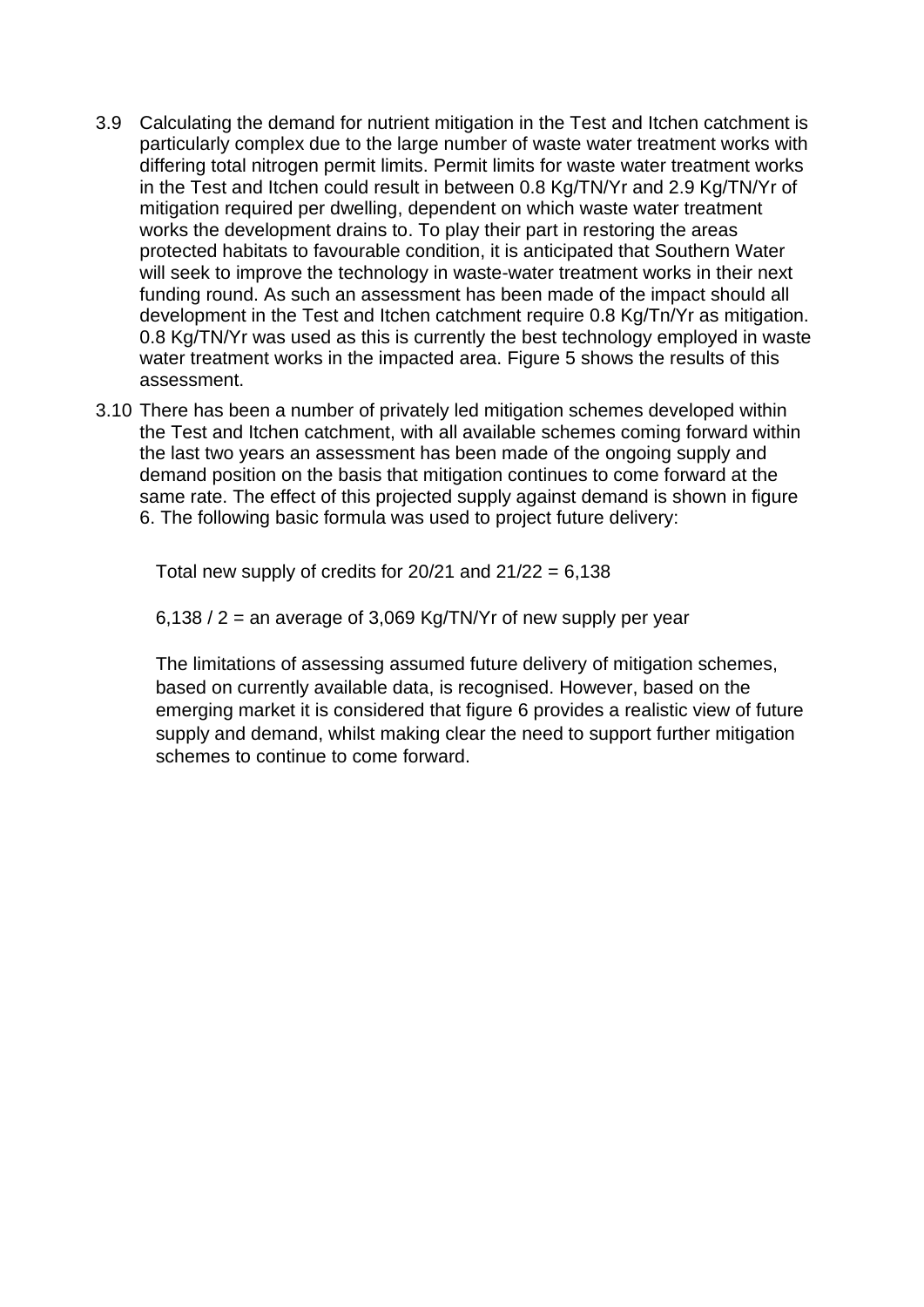

*Figure 4 - Test and Itchen supply and demand - current position*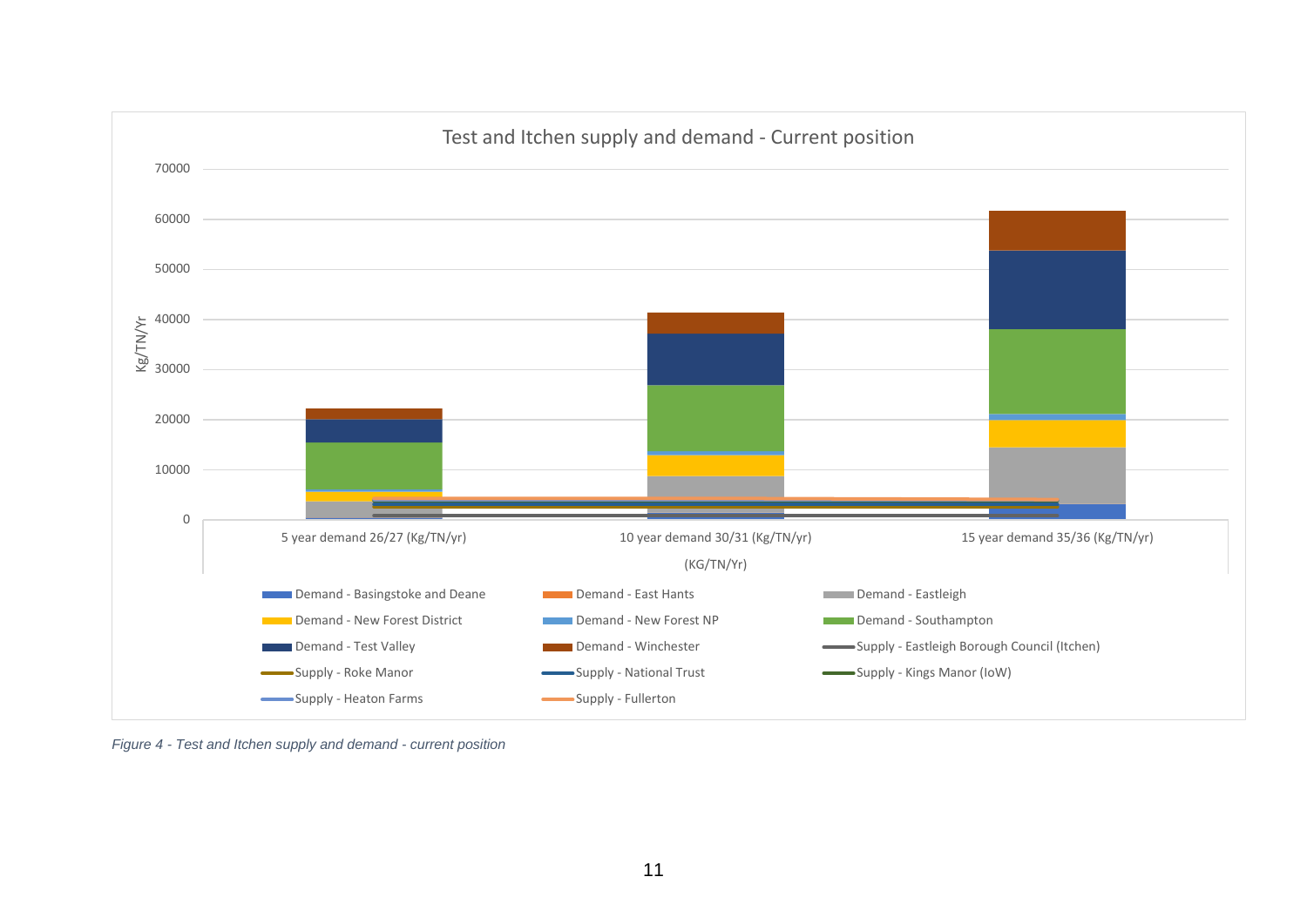

*Figure 5 – Test and Itchen supply and demand - Projected supply and demand based on waste water treatment work improvements (0.8Kg/TN/Yr per dwelling)*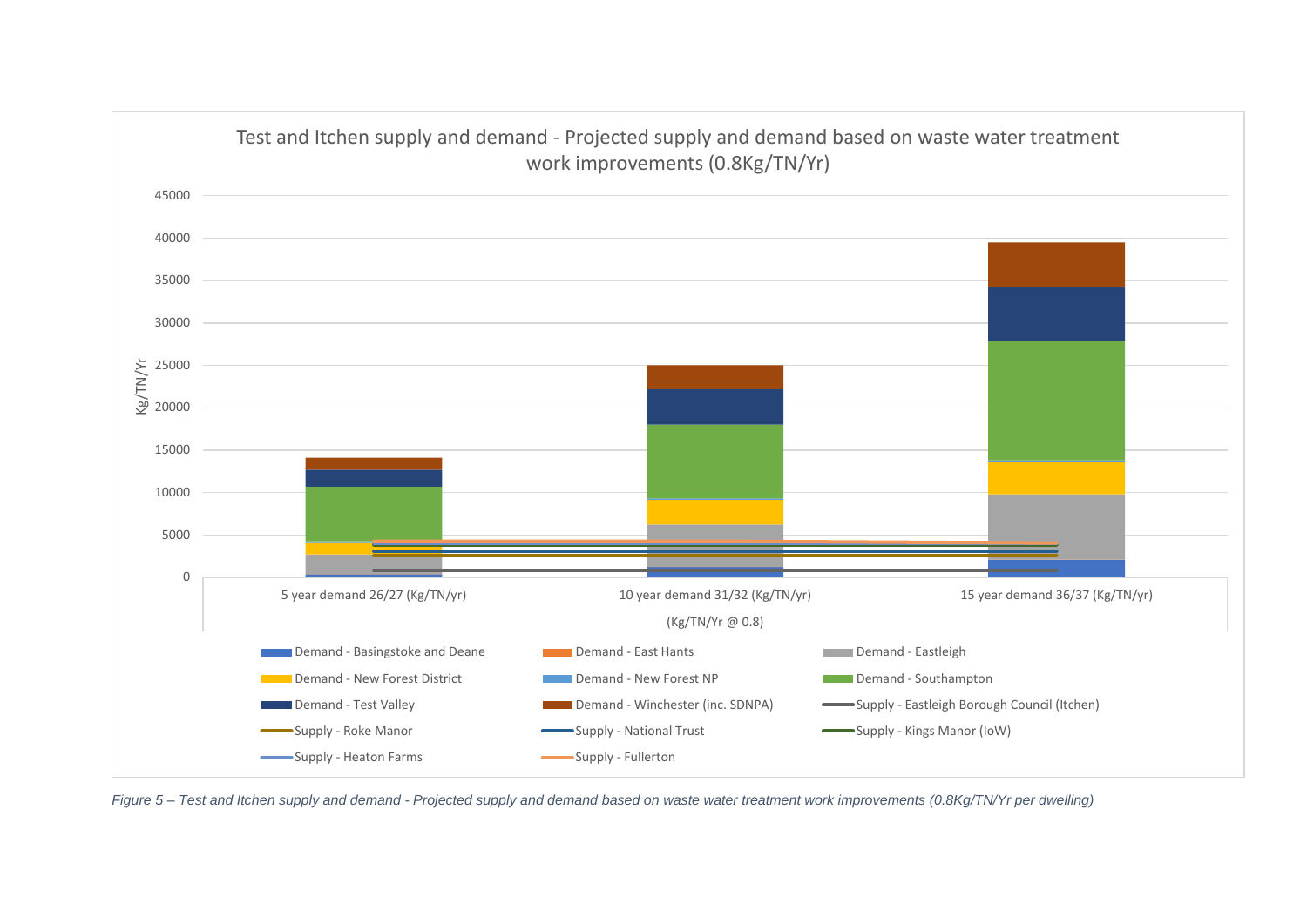

*Figure 6 - Test and Itchen supply and demand - Projected supply*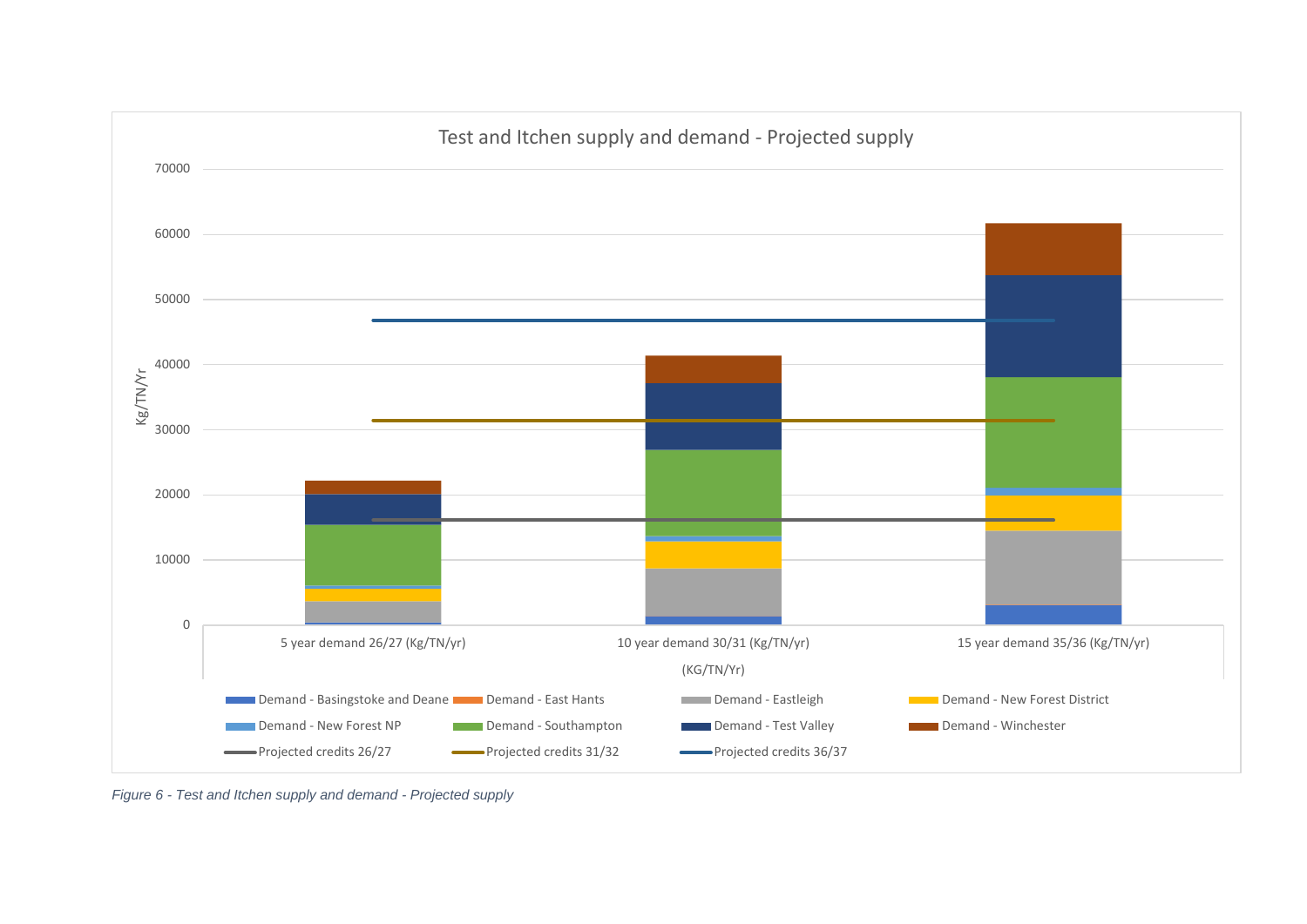

*Figure 7 – Test and Itchen supply and demand - Projected supply and demand position plus waste water improvement works*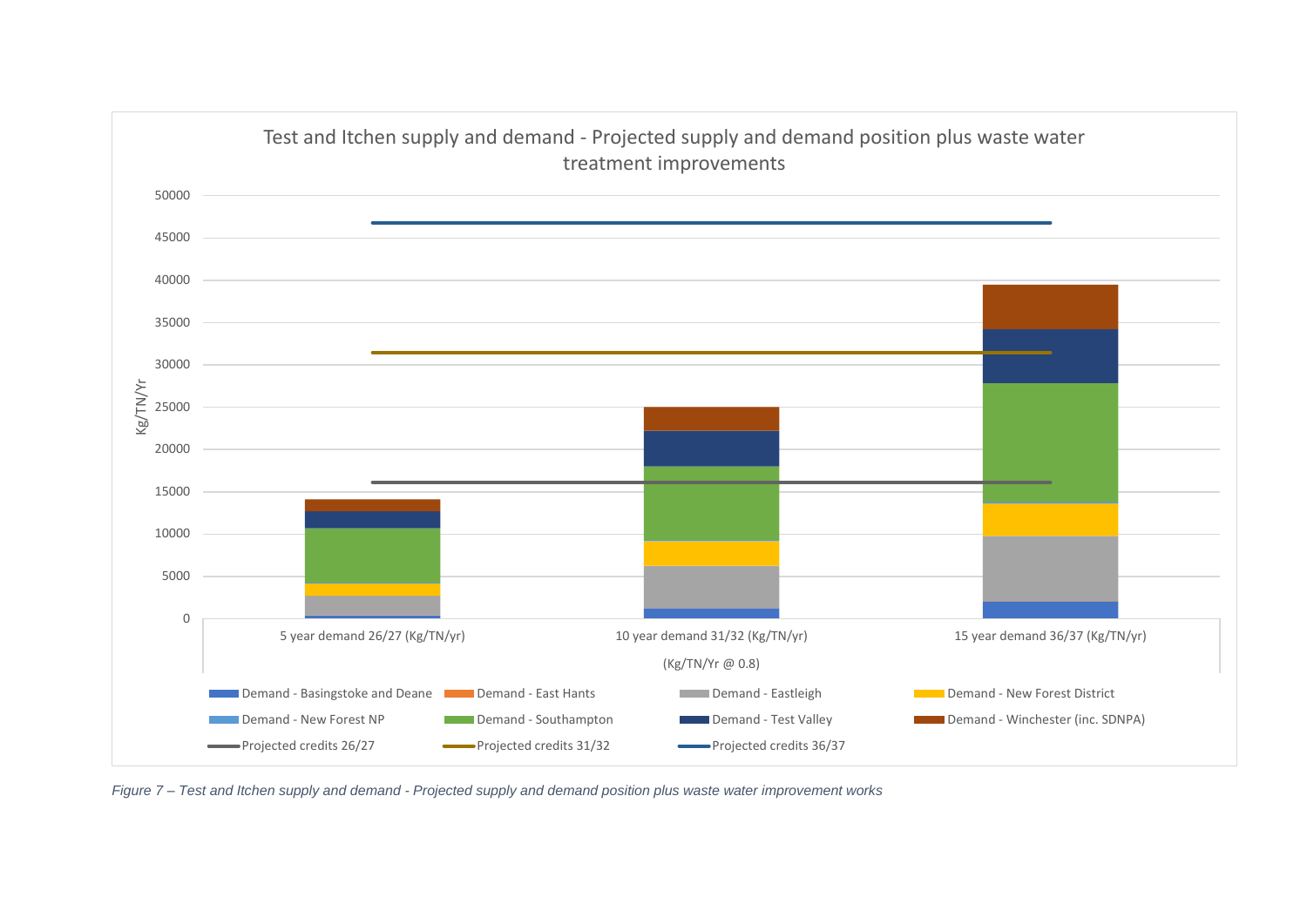#### Test and Itchen Catchment Summary

- 3.11 The Test Valley catchment has a current supply of strategic mitigation for approximately 2,000 dwellings. There are a number of emerging mitigation schemes at varying stages of development within the catchment. However, it is considered likely that delivery of mitigation schemes would need to substantially increase, or waste-water treatment work improvements be made, to meet future demand as shown in figure 7. It is considered very likely that a combination of both will be required to meet long term demand.
- 3.12 The Environment Agency is currently undertaking a review of waste-water treatment work permit limits in the Solent sub-region. It is expected that this review will be undertaken in order for Southern Water to request the required budget for improvements within the next funding cycle (AMP 8 2025-2030).
- 3.13 Delivery of new schemes in the Test and Itchen catchment may also be substantially accelerated by the introduction of the Solent Nutrient Market Pilot, as well as the ongoing work undertaken by local planning authorities, Hampshire and Isle of Wight Wildlife Trust and other stakeholders.

#### Solent Nutrient Market Pilot

3.14 The Solent Nutrient Market Pilot is the operating name of the work referred to in previous reports as the Defra Trading Pilot. In late 2021 Defra appointed a consortium led by EnTrade to design and operate the Pilot Nutrient Market for the Solent. The consortium is made up of the members shown in table 2 and aims to support landowners to make long term land-use changes in the Test and Itchen Catchment that reduce nitrogen pollution and deliver wider environmental benefits; and enable new developments to meet the requirement to deliver Nutrient Neutrality on protected sites. It is currently anticipated that the Market Pilot will commence operation by autumn 2022.

| En Trade              | A Wessex Water business that creates and operates on-line markets   |  |
|-----------------------|---------------------------------------------------------------------|--|
|                       | for nature-based solutions                                          |  |
| Arcadian Ecology      | Hampshire and Isle of Wight Wildlife Trust's ecological             |  |
|                       | consultancy. They are leading the engagement with landowners        |  |
| Arup                  | Leading the establishment of the Trading Platform Management        |  |
|                       | System and the User Testing of the Platform                         |  |
| University of Exeter  | Leading the design and development of the market settlement         |  |
|                       | process.                                                            |  |
| <b>Wheatley Young</b> | Specialists in environmental policy and strategy, are leading the   |  |
| and Partners          | design of the nutrient market and supporting market information and |  |
|                       | communications.                                                     |  |

*Table 2 - EnTrade consortium members*

#### **4. Summary and next steps**

4.1. It is clear from the evidence in this report that there is now a fully functioning, privately led, nitrogen mitigation market within the Solent sub-region. Currently, all development within the Solent sub-region has an available strategic mitigation scheme available. In the Test and Itchen and East Hants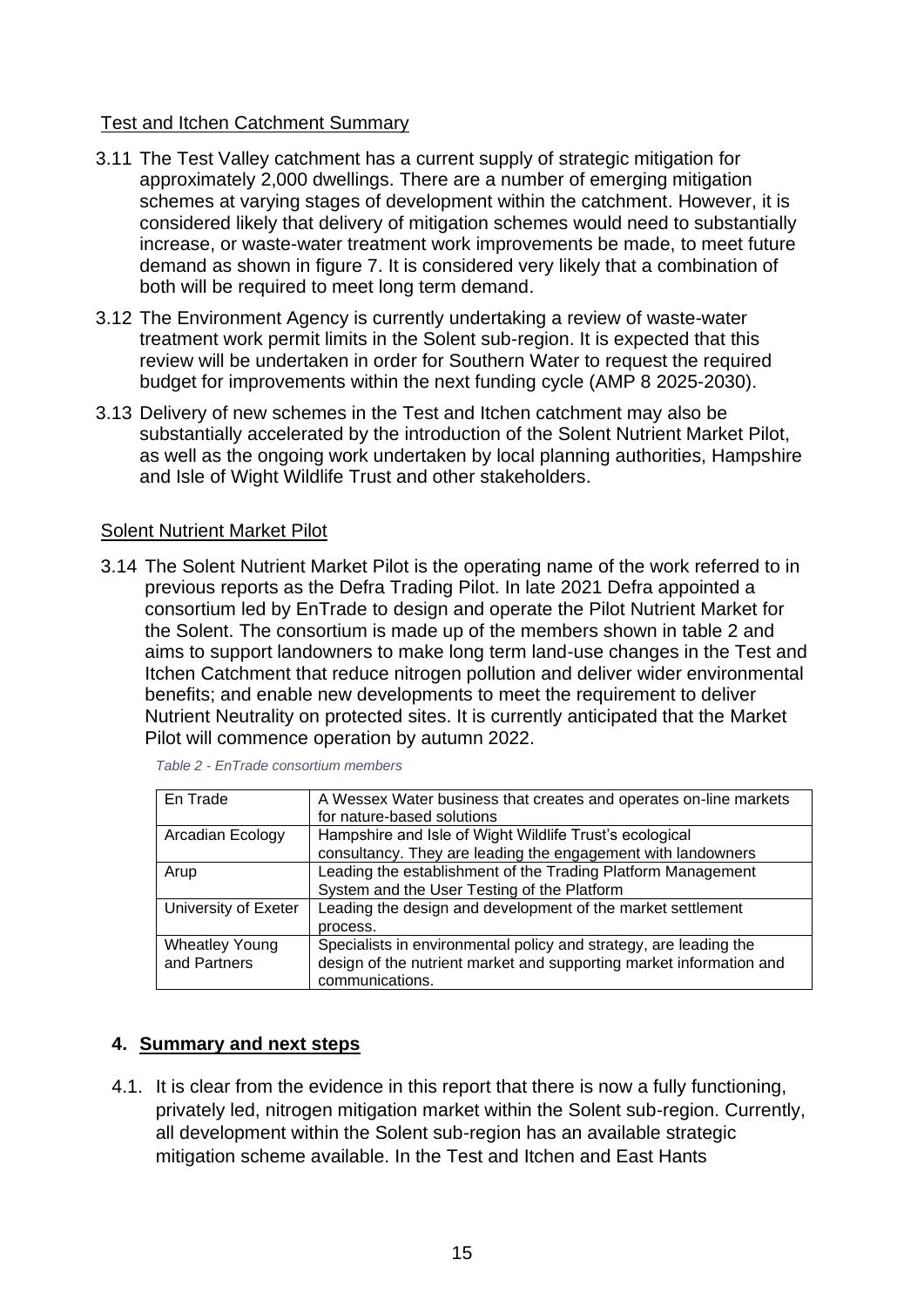catchments, the two main catchments for housing delivery, there are multiple strategic mitigation options available to developers.

- 4.2. In the East Hampshire catchment, supply of mitigation measures is considered likely to keep up with demand due to sufficient schemes in development to justify the projected supply assumptions. As such, planned development will be able to meet its mitigation requirements, through the provision of strategic private mitigation, in the short medium and long term. This statement does not underestimate the level of work required in bringing these mitigation solutions forward to the point that the mitigation can be secured against a development. Further monitoring and reporting is required to ensure that delivery of strategic mitigation sites continue.
- 4.3. In the Test and Itchen catchment it is considered unlikely that supply will keep up with demand and that interventions are required to increase supply. The lack of confidence in supply meeting demand in the future is based on the much higher mitigation demand formed by waste-water treatment works in the Test and Itchen catchment, as well as a relatively low amount of emerging schemes currently in development. There is currently enough strategic mitigation within the Test and Itchen catchment to satisfy demand for 12-18 months and the impact of the Solent Nutrient Trading Pilot and delivery of open market sites will need to be closely monitored during this period to ascertain if any further interventions are required.
- 4.4. The SEPO will produce further supply and demand reports on a six-monthly basis in order to be able to recommend further interventions should the supply of mitigation fail to meet demand in the future. The summer 2022 update will also allow further analysis of the impact of on-site mitigation in relation to the demand for strategic mitigation.
- 4.5 In addition to updates on nutrient neutrality, it is recognised that land use policy for environmental gain is rapidly changing in a number of different ways. These changes are through instruments such as the Environment Act and policies such as Net Zero with Nature. In order to understand the potential impacts on sustainable growth the SEPO intends to work with the work of the Greenprint for South Hampshire to report on the current relationship between development and environmental gain, as well as a review of the potential impact of future proposed changes such as biodiversity net gain requirements. This is all likely to be needed as part of the LPA response to the Environment Act and PfSH is well placed to develop a coordinated approach for the sub-region.
- 4.6 The Solent sub-region is at the forefront of delivering strategic solutions to issues such as nutrient neutrality on a cross boundary basis. It is clear that the work undertaken by PfSH at a strategic level is extremely valuable to help inform government as to the feasibility and effectiveness of its policies, and the impact that these policies may have on sustainable growth.